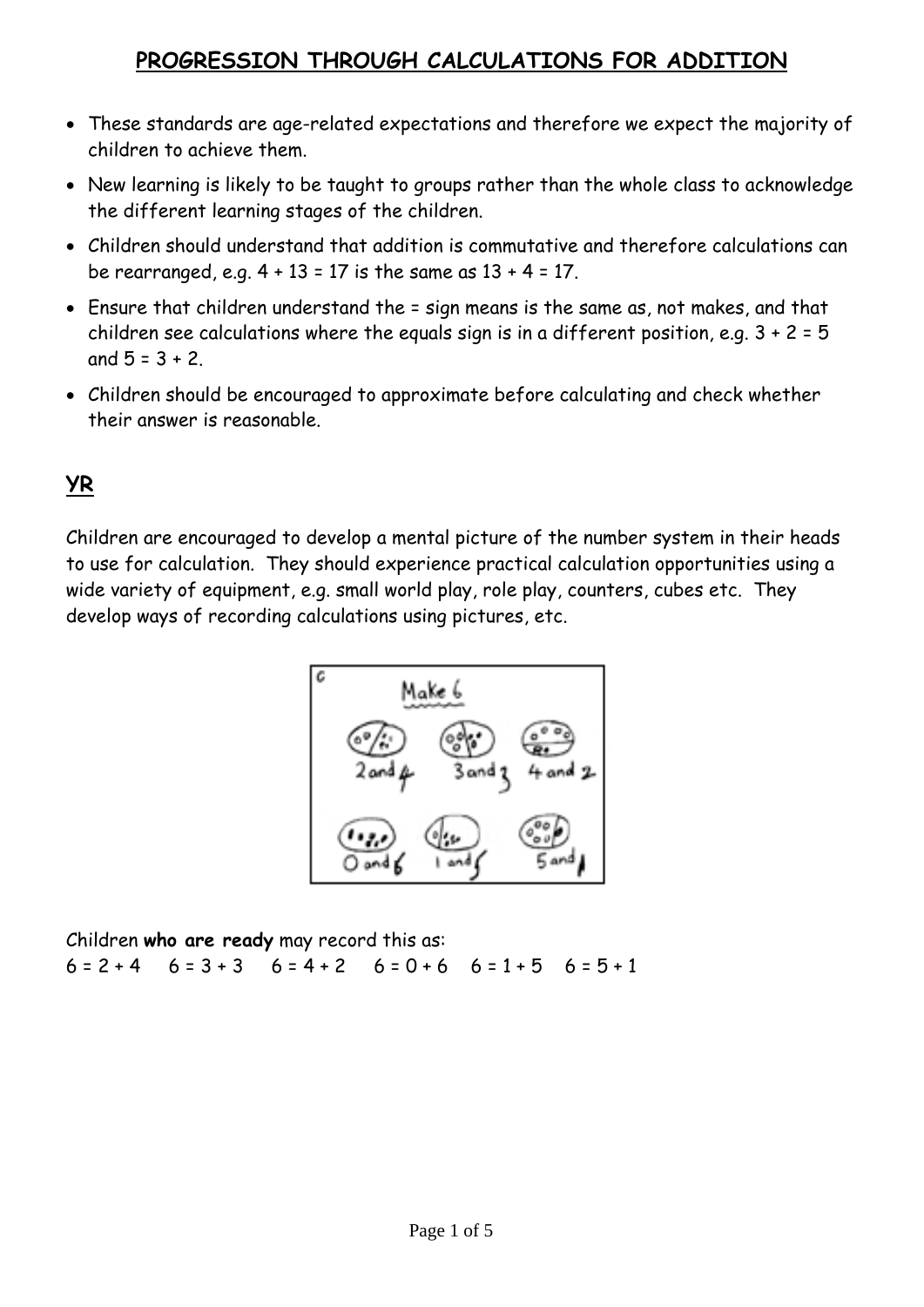# **Y1**

Children will initially use practical equipment to combine groups of objects to find the total. They will move on to the use of number tracks and Base 10 equipment to support their developing understanding of addition. If possible, use two different colours of base 10 equipment so that the initial amounts can still be seen.

 $11 + 5 =$ 



### **Y2**

Children will continue to use the Base 10 equipment to support their calculations. They will record the calculations using their own drawings of the Base 10 equipment (as lines for the 10 rods and dots for the unit blocks)

e.g. 34 + 23 =



 $34 + 23 = 57$ 

They would add the units first and then the tens before combining them.

e.g. 28 + 36 =





When the units total more than 10, children should be encouraged to exchange 10 ones for 1 ten. This is the start of children understanding 'carrying' in vertical addition.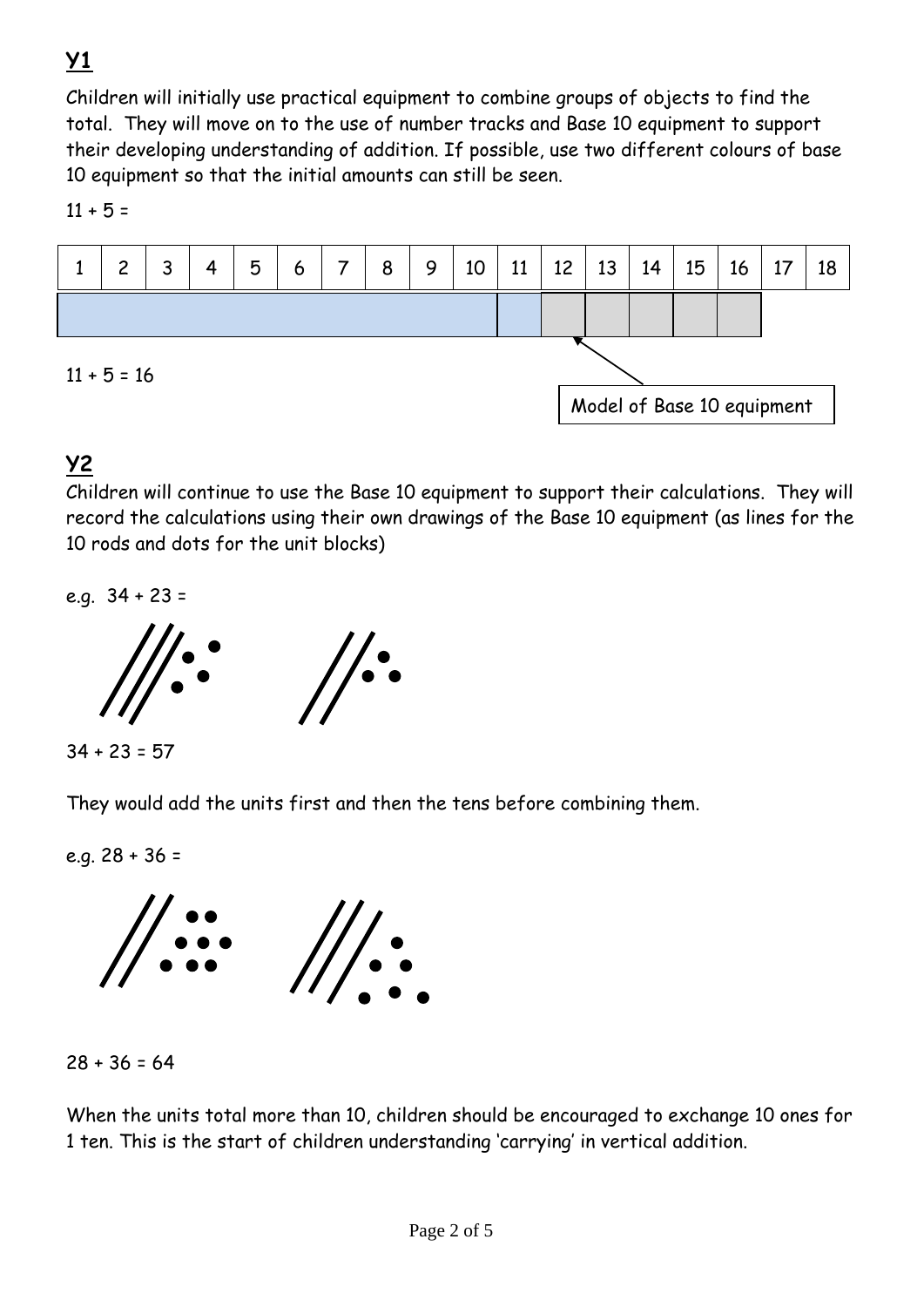## **Y3**

Children will build on their knowledge of using Base 10 equipment from Y2 and continue to use this to support with the transition into a vertical method.

Children should add the **least significant digits** first as preparation for the compact method.

| TU                              | <b>HTU</b>      |
|---------------------------------|-----------------|
| 67                              | 267             |
| $+ 24$                          | 85              |
| $\frac{1}{11}$ (7+ 4) ::        | $12(7+5)$       |
| $\frac{80}{21}(60+20)$ //////// | 140 $(60 + 80)$ |
| 91                              | 200             |
|                                 | 352             |

The Base 10 equipment should be used alongside to model the transition to the vertical method but this should not be recorded by the children.

**NB The text in italics is modelled by the teacher but may not be written by pupil in their answer.**

#### **Y4**

Based on their experiences in Y3, children will then begin to carry below the line.

The best way to model this would be using Base 10 equipment to show how units would transfer to tens.

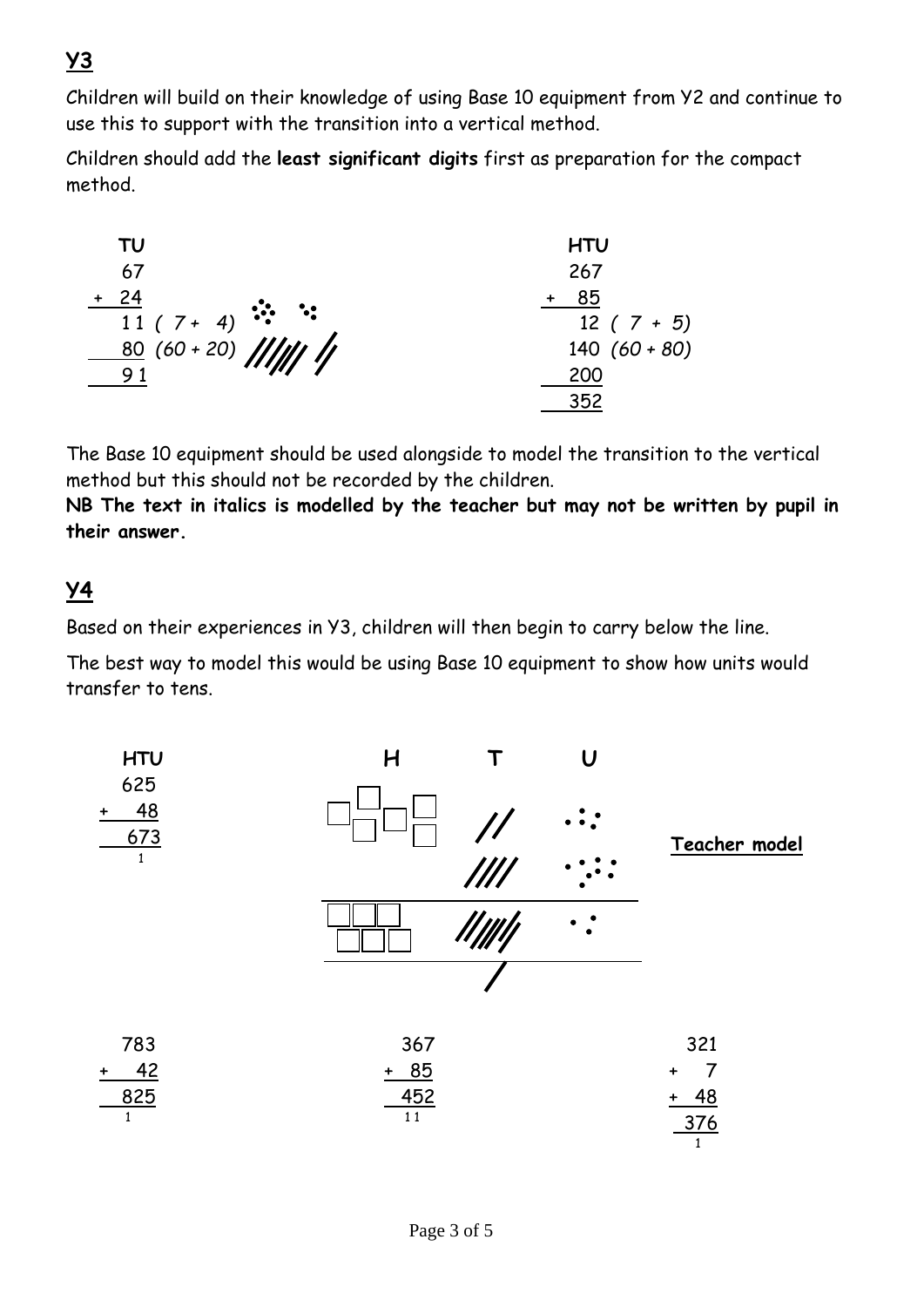£3.48 + £0.78 £4.26 1 1

*Using similar methods, children will:*

- *add several numbers with different numbers of digits;*
- *begin to add two or more three-digit sums of money, with or without adjustment from the pence to the pounds;*
- *know that the decimal points should line up under each other, particularly when adding or subtracting mixed amounts, e.g. £3.59 + 78p*.

### **Y5**

Children should extend the carrying method to numbers with at least four digits.

| 587   | 3587  |
|-------|-------|
| + 475 | + 675 |
| 1062  | 4262  |
| 11    | 1 1 1 |
|       |       |

| 3121            | 3.20    |
|-----------------|---------|
| 37<br>$\ddot{}$ | $+2.88$ |
| $+ 148$         | 6.08    |
| 3306            |         |
|                 |         |

*Using similar methods, children will:*

- *add several numbers with different numbers of digits;*
- *begin to add two or more decimal fractions with up to three digits and the same number of decimal places;*
- *know that decimal points should line up under each other, particularly when adding or subtracting mixed amounts, e.g. 3.2 m + 280 cm.*

## **Y6**

Children should extend the carrying method to number with any number of digits.

| 7648  | 6584              | 42          |
|-------|-------------------|-------------|
| 1486  | 5848<br>$\ddot{}$ | 6432        |
| 9134  | 12432             | 786         |
| 1 1 1 | 1 1 1             | ູ           |
|       |                   | 4681<br>$+$ |
|       |                   | 11944       |
|       |                   | 12 1        |